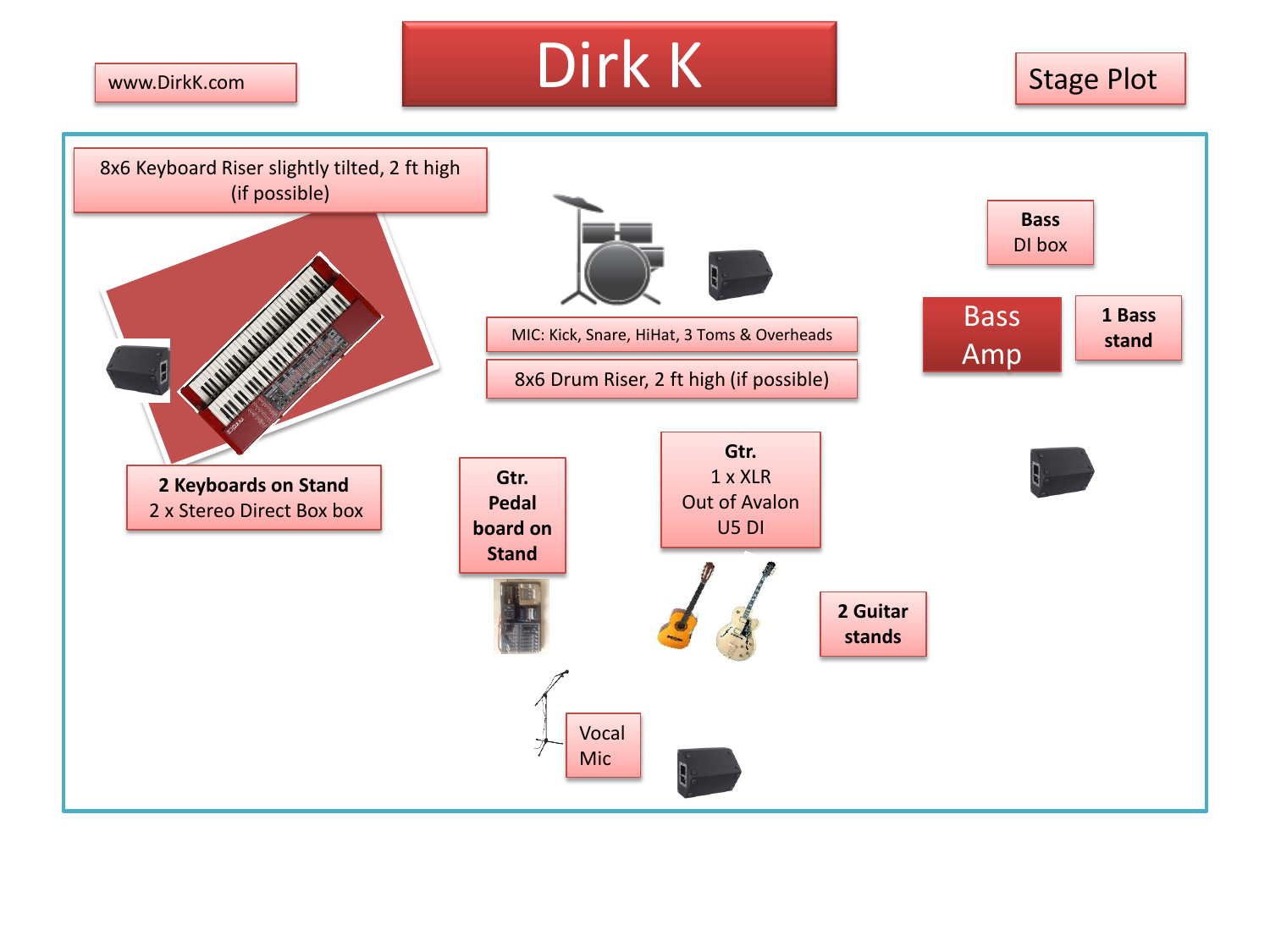## Dirk K Sound Rider

Tech Description

4- piece band: Drums, Bass , Keyboard and Guitar

4 floor monitors with 4 individual mixes (with two side fills if possible) 1 Mic for Vocals on tilted Stand 8 microphones for drums (Kick, Snare, Hi-Hat, 3 Toms and 2 Overheads) 1 Direct Box for Bass 2 Stereo Direct Box for Keyboard 1 XLR for Guitar Pedal Board (Out Of Avalon U5) 8x6 riser for the drummer 2 ft high (if possible) 8x6 riser for the keyboard 2 ft high (if possible) 3 Folding guitar stands. (One for bass, two for guitars)

FOH minimum requirements: 2 subs & 2 large full range cabinets. All connecting cables, snake, stands, power outlets, extension cords, etc must be provided.